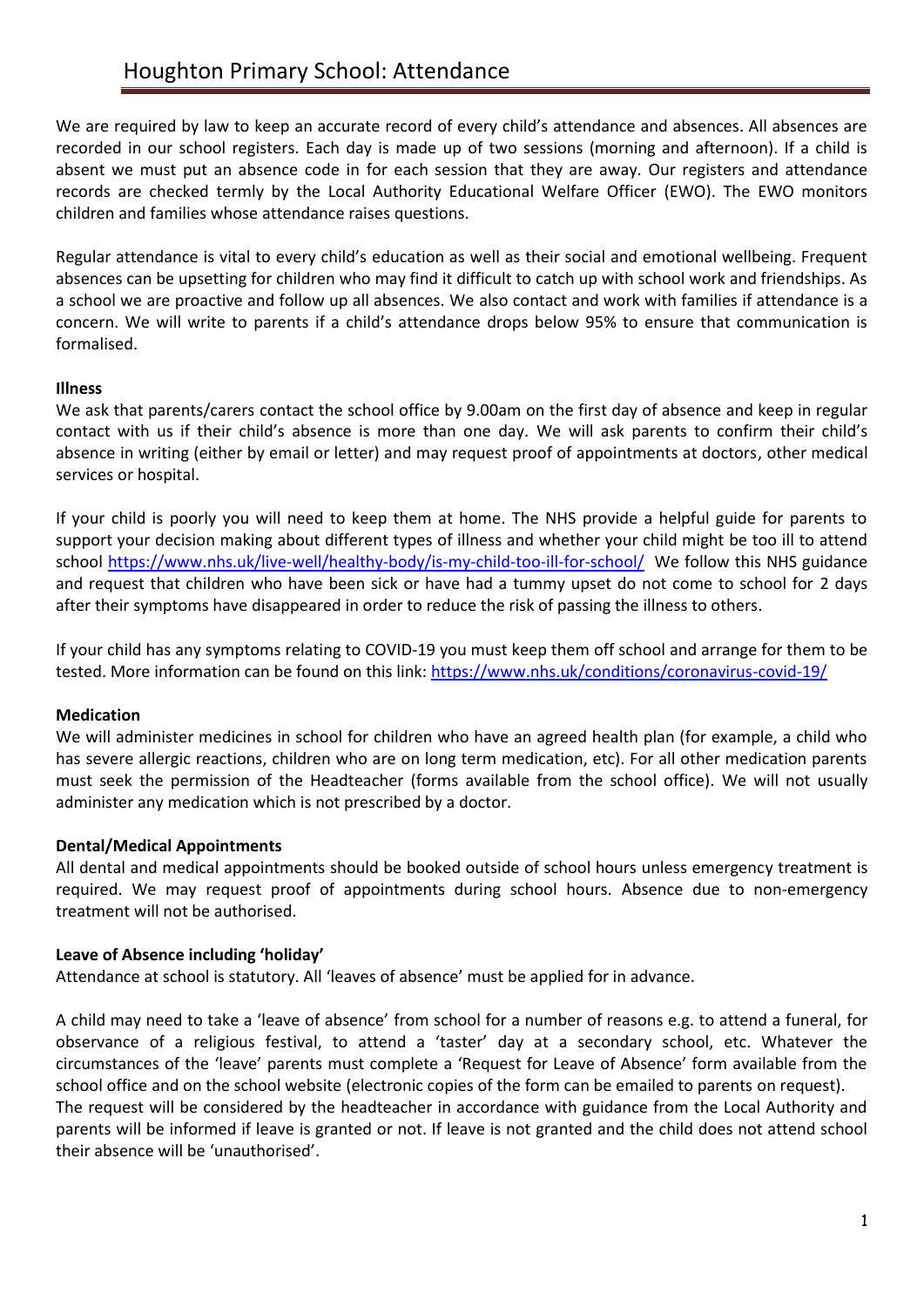Leave for absence for 'holiday' during term time will only be granted in **exceptional and/or unavoidable circumstances**. The fact that a family holiday is cheaper in term time will not be considered to be an 'exceptional circumstance', nor will parents' working circumstances. No absences will be granted during SATs or exam periods.

All leaves of absence must be applied for **in advance** by filling in a 'Leave of Absence Request' form available from the school office. If leave of absence is taken without permission, 'unauthorised' absence is recorded on the child's attendance record and parents may be subject to a fixed penalty fine which is issued by the Local Authority and not the school.

The vast majority of our families support the school by not taking their children on holiday during term time. Please do not hesitate to contact the headteacher if you need to discuss a request for leave of absence.

### **Lateness**

We are also required by law to record whether a child is late for school at the beginning of each registration session. Children arriving after the gate closes for their class will need to go to the school office to be signed in and may be late for registration.

Late marks are also reported as part of a child's attendance record. If a child arrives late, after the register has closed, and the reason for lateness has not been agreed and/or does not fulfil 'exceptional circumstances' the Department of Education tell schools to code this as **unauthorised absence**.

We contact and seek to work with families if their children are often late.

### **Attendance Counts**

The government set the 'persistent absence' threshold at 90% in September 2015. If your child's attendance drops below this threshold they will be automatically recorded as a 'persistent absentee' whatever the reason for their absence.

We monitor attendance and will contact parents when attendance drops below 95% and/or if we have any concerns relating to attendance, including lateness. We aim to work with the family before the involvement of the Education Welfare Officer.

We ask parents to contact us as soon as possible if they have any concerns relating to their child's attendance.

With every lesson counting towards children's learning and progress, absence can soon build up:

| <b>Attendance during</b><br>one school year | <b>Number of</b><br>sessions<br>(half days) | <b>Number of days</b><br>absent | <b>Weeks absent</b> | <b>Number of lessons</b><br>missed<br>(equivalent of 5 per<br>day) |
|---------------------------------------------|---------------------------------------------|---------------------------------|---------------------|--------------------------------------------------------------------|
| 95%                                         | 18                                          | 9                               |                     | 45                                                                 |
| 90%                                         | 38                                          | 19                              | 4                   | 95                                                                 |
| 85%                                         | 58                                          | 29                              | 6                   | 145                                                                |
| 80%                                         | 76                                          | 38                              | 8                   | 190                                                                |
| 75%                                         | 96                                          | 48                              | 10                  | 240                                                                |
| 70%                                         | 114                                         | 57                              | 11.5                | 285                                                                |
| 60%                                         | 134                                         | 67                              | 13.5                | 335                                                                |